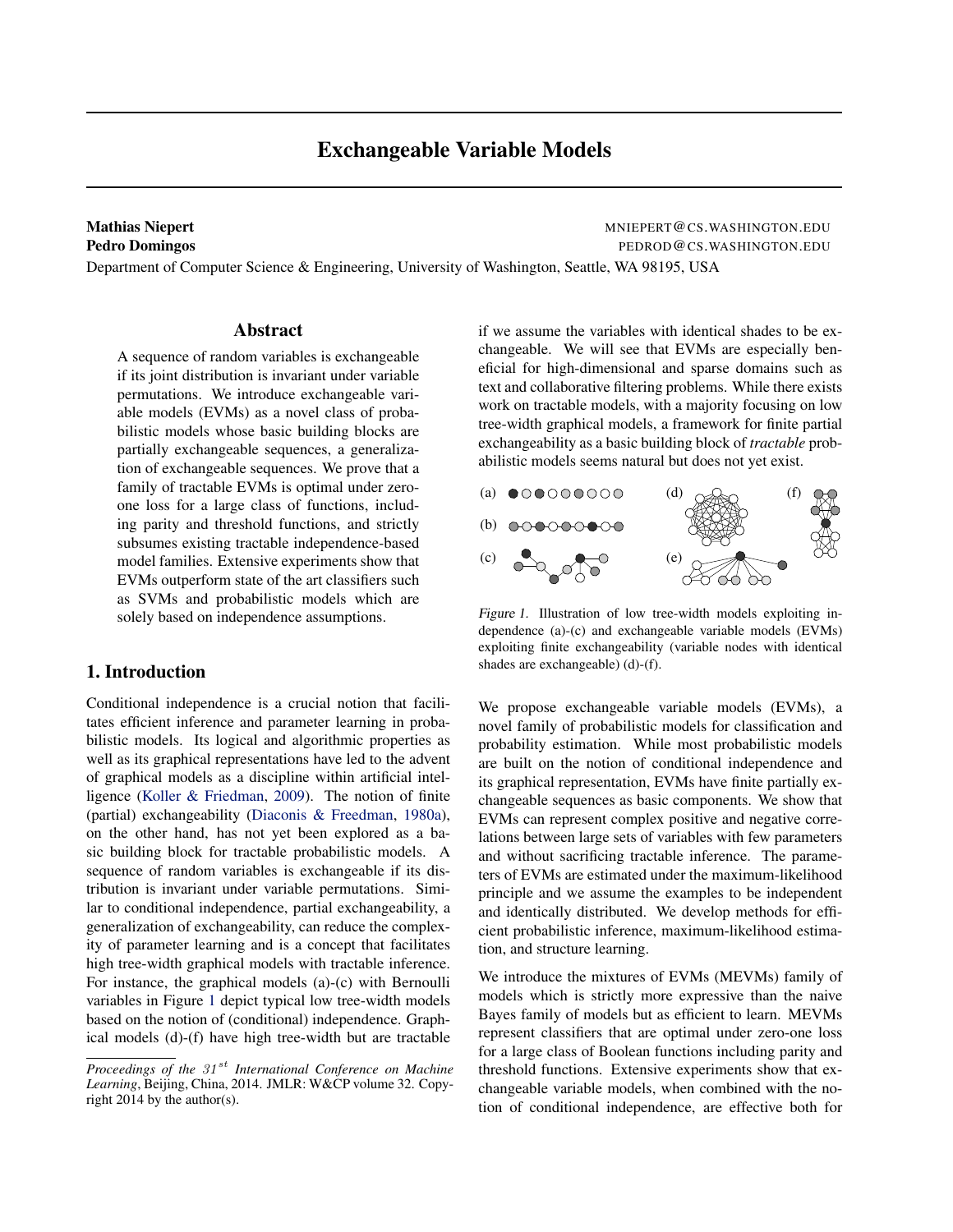<span id="page-1-0"></span>classification and probability estimation. The MEVM classifier significantly outperforms state of the art classifiers on numerous high-dimensional and sparse data sets. MEVMs also outperform several tractable graphical model classes on typical probability estimation problems while being orders of magnitudes more efficient.

### 2. Background

We begin by reviewing the statistical concepts of finite exchangeability and finite partial exchangeability.

#### 2.1. Finite Exchangeability

Finite exchangeability is best understood in the context of a finite sequence of binary random variables such as a finite number of coin tosses. Here, finite exchangeability means that it is only the number of heads that matters and not their particular order. Since exchangeable variables are not necessarily independent, finite exchangeability can model highly correlated variables, a graphical representation of which would be the fully connected graph with high tree-width (see Figure [1\(](#page-0-0)d)). However, as we will later see, the number of parameters and the complexity of inference remains linear in the number of variables.

**Definition 2.1** (Exchangeability). Let  $X_1, ..., X_n$  be a sequence of random variables with joint distribution P and let  $S(n)$  be the group of all permutations acting on  $\{1, ..., n\}$ . We say that  $X_1, ..., X_n$  is exchangeable if  $P(X_1, ..., X_n) = P(X_{\pi(1)}, ..., X_{\pi(n)})$  for all  $\pi \in S(n)$ .

In this paper, we are concerned with exchangeable *variables* and iid *examples*. The literature has mostly focused on exchangeability of an *infinite* sequence of random variables. In this case, one can express the joint distribution as a mixture of iid sequences [\(de Finetti,](#page-8-0) [1938\)](#page-8-0). However, for finite sequences of exchangeable variables this representation is inadequate – while finite exchangeable sequences can be approximated with de Finetti style mixtures of iid sequences, these approximations are not suitable for finite sequences of random variables not extendable to an infinite exchangeable sequence [\(Diaconis & Freedman,](#page-8-0) [1980b\)](#page-8-0). Moreover, negative correlations can only be modeled in the finite case. There are interesting connections between the automorphisms of graphical models and finite exchangeability [\(Niepert,](#page-8-0) [2012\)](#page-8-0). An alternative approach to exchangeability considers its relationship to sufficiency [\(Dia](#page-8-0)[conis & Freedman,](#page-8-0) [1980a;](#page-8-0) [Lauritzen et al.,](#page-8-0) [1984\)](#page-8-0) which is at the core of our work.

#### 2.2. Finite Partial Exchangeability

The assumption that all variables of a probabilistic model are exchangeable is often too strong. Fortunately, finite exchangeability can be generalized to the concept of finite



Figure 2. A finite sequence of exchangeable variables can be parameterized as a unique mixture of urn processes. Each such urn process is a series of draws without replacement.

partial exchangeability using the notion of a statistic.

**Definition 2.2** (Partial Exchangeability). Let  $X_1, ..., X_n$ be a sequence of random variables with distribution  $P$ , let  $\text{Val}(X_i)$  be the domain of  $X_i$ , and let T be a finite set. The sequence  $X_1, ..., X_n$  is partially exchangeable with respect to the statistic  $T : \text{Val}(X_1) \times ... \times \text{Val}(X_n) \to T$  if

$$
T(\mathbf{x}) = T(\mathbf{x}') \text{ implies } P(\mathbf{x}) = P(\mathbf{x}'),
$$

where  $x$  and  $x'$  are assignments to the sequence of random variables  $X_1, ..., X_n$ .

The following theorem states that the joint distribution of a sequence of random variables, which is partially exchangeable with respect to a statistic  $T$ , is a unique mixture of uniform distributions.

Theorem 2.3. [\(Diaconis & Freedman,](#page-8-0) [1980a\)](#page-8-0) *Let*  $X_1, \ldots, X_n$  be a sequence of random variables with distri*bution* P, let T *be a finite set, and let*  $T : \text{Val}(X_1) \times ... \times$  $Val(X_n) \rightarrow T$  *be a statistic. Moreover, let*  $S_t = \{x \in$  $Val(X_1) \times ... \times Val(X_n) | T(\mathbf{x}) = t$ , let  $U_t$  be the uni*form distribution on*  $S_t$ *, and let*  $w_t = P(S_t)$ *. If*  $X_1, ..., X_n$ *is partially exchangeable with respect to* T*, then*

$$
P(\mathbf{x}) = \sum_{t \in \mathcal{T}} w_t U_t(\mathbf{x}).
$$
 (1)

The theorem provides an implicit description of the distributions  $U_t$ . The challenge for specific families of random variables lies in finding a statistic  $T$  with respect to which a sequence of variables is partially exchangeable and an efficient algorithm to compute the probabilities  $U_t(\mathbf{x})$ . For the case of exchangeable sequences of discrete random variables and, in particular, exchangeable sequences of binary random variables, an explicit description does exist and is well-known in the statistics literature [\(Diaconis & Freed](#page-8-0)[man,](#page-8-0) [1980a;](#page-8-0) [Stefanescu & Turnbull,](#page-8-0) [2003\)](#page-8-0).

**Example 2.4.** Let  $X_1, X_2, X_3$  be three exchangeable binary variables with joint distribution P. Then, the sequence  $X_1, X_2, X_3$  is partially exchangeable with respect to the statistic  $T : \{0,1\}^3 \to T = \{0,1,2,3\}$  with  $T(\mathbf{x} = (x_1, x_2, x_3)) = x_1 + x_2 + x_3$ . Thus, we can write

$$
P(\mathbf{x}) = \sum_{t \in \mathcal{T}} w_t U_t(\mathbf{x}),
$$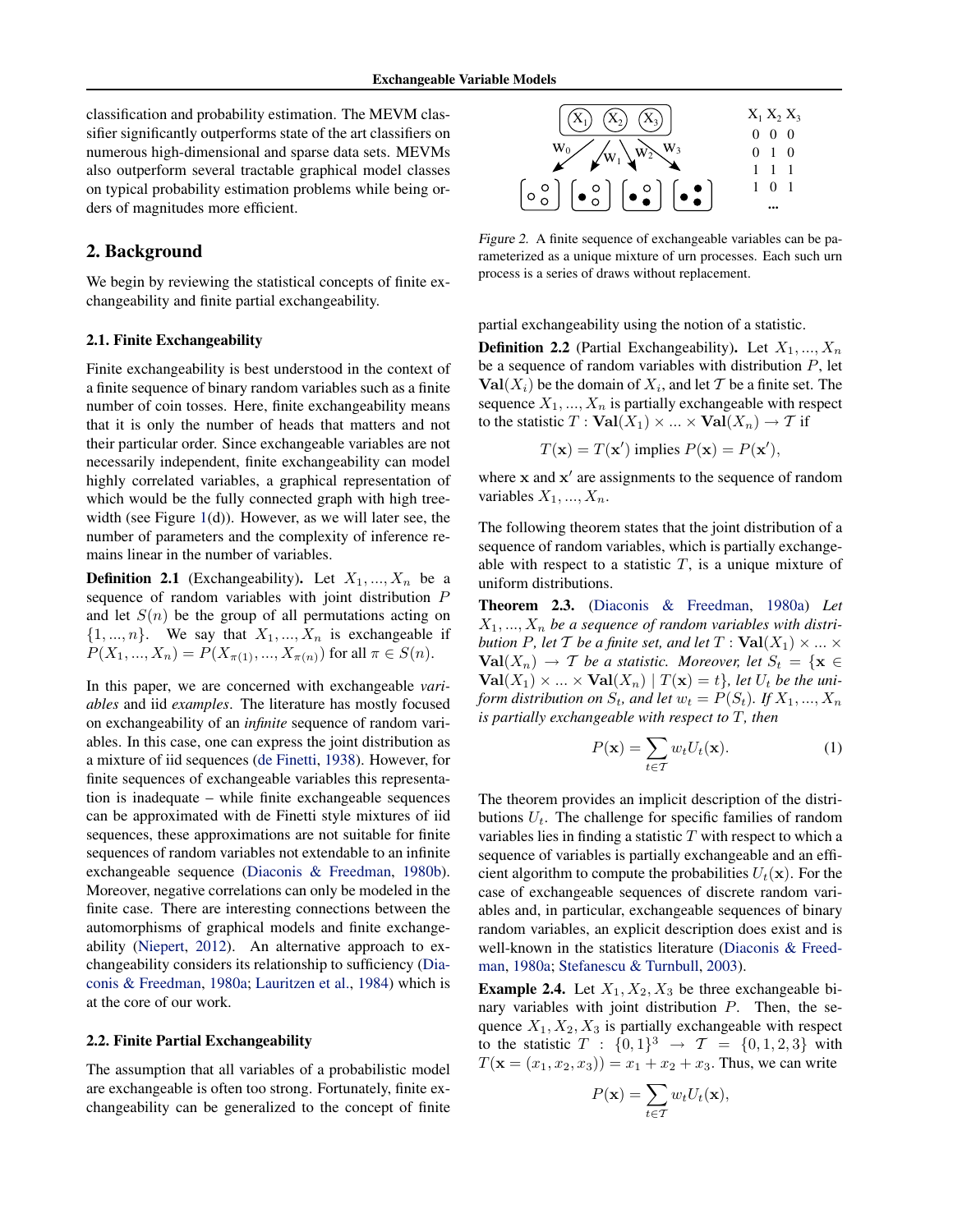<span id="page-2-0"></span>where  $w_t = P(T(\mathbf{x}) = t), U_t(\mathbf{x}) = [[T(\mathbf{x}) = t]]\binom{3}{t}^{-1},$ and [[·]] is the indicator function. Hence, the distribution can be parameterized as a unique mixture of four urn processes, where  $T$ 's value is the number of black balls. Figure [2](#page-1-0) illustrates the mixture model. The generative process is as follows. First, choose one of the four urns according to the mixing weights  $w_t$ ; then draw three consecutive balls from the chosen urn without replacement.

## 3. Exchangeable Variable Models

We propose exchangeable variable models (EVMs) as a novel family of tractable probabilistic models for classification and probability estimation. While probabilistic graphical models are built on the notion of (conditional) independence and its graphical representation, EVMs are built on the notion of finite (partial) exchangeability. EVMs can model both *negative* and *positive* correlations in what would be high tree-width graphical models without losing tractability of probabilistic inference.

The basic components of EVMs are tuples  $(X, T)$  where X is a sequence of *discrete* random variables partially exchangeable with respect to the statistic  $T$  with values  $T$ .

### 3.1. Probabilistic Inference

We can relate finite partial exchangeability to tractable probabilistic inference (see also [\(Niepert & Van den](#page-8-0) [Broeck,](#page-8-0) [2014\)](#page-8-0)). We assume that for every joint assignment  $x, P(x)$  can be computed in time  $poly(|X|)$ .

Proposition 3.1. *Let* X *be partially exchangeable with respect to the statistic* T *with values* T, let  $|T|$  =  $\text{poly}(|\mathbf{X}|)$ *, and let, for any partial assignment* e*,*  $S_{t,\mathbf{e}} :=$  $\{x \mid T(x) = t \text{ and } x \sim e\}, \text{ where } x \sim e \text{ denotes that } x$ *and* e *agree on the variables in their intersection [\(Koller &](#page-8-0) [Friedman,](#page-8-0) [2009\)](#page-8-0). If we can in time*  $\text{poly}(|X|)$ *,* 

*(1) for every* **e** *and every*  $t \in \mathcal{T}$ *, decide if there exists an*  $\mathbf{x} \in S_{t,\mathbf{e}}$  *and, if so, construct such an* **x**,

*then the complexity of MAP inference, that is, computing* argmax<sub>y</sub>  $P(y, e)$  *for any partial assignment* e*, is*  $poly(|X|)$ *. If, in addition, we can in time*  $poly(|X|)$ *,* 

*(2) for every* **e** *and every*  $t \in \mathcal{T}$ *, compute*  $|S_{t,\mathbf{e}}|$ *,* 

*then the complexity of marginal inference, that is, computing*  $P(e)$  *for any partial assignment* **e***, is*  $\text{poly}(|X|)$ *.* 

Proposition 3.1 generalizes to probabilistic models where  $P(x)$  can only be computed up to a constant factor Z such as undirected graphical models. Please note that computing conditional probabilities is tractable whenever conditions (1) and (2) are satisfied. We say a statistic is tractable if either of the conditions is fulfilled.

Proposition 3.1 provides a theoretical framework for developing tractable non-local potentials. For instance, for  $n$ exchangeable Bernoulli variables, the complexity of MAP and marginal inference is polynomial in  $n$ . This follows from the statistic  $T$  satisfying conditions (1) and (2) and since  $|T| = n + 1$ . Related work on cardinality-based potentials has mostly focused on MAP inference [\(Gupta et al.,](#page-8-0) [2007;](#page-8-0) [Tarlow et al.,](#page-8-0) [2010\)](#page-8-0). Finite exchangeability also speaks to marginal inference via the tractability of computing  $U_t(\mathbf{e}) = |S_{t,\mathbf{e}}|^{-1}$ . EVMs can model unary potentials using singleton sets of exchangeable variables. While not all instances of finite partial exchangeability result in tractable probabilistic models there exist several examples satisfying conditions (1) and (2) which go beyond finite exchangeability. In the supplementary material, in addition to the proofs of all theorems and propositions, we present examples of tractable statistics that are different from those associated with cardinality-based potentials [\(Gupta et al.,](#page-8-0) [2007;](#page-8-0) [Tarlow et al.,](#page-8-0) [2010;](#page-8-0) [2012;](#page-8-0) [Bui et al.,](#page-8-0) [2012\)](#page-8-0).

### 3.2. Parameter Learning

The parameters of finite sequences of partially exchangeable variables are the mixture weights of the parameterization given in Equation [1](#page-1-0) of Theorem [2.3.](#page-1-0) Estimating the parameters of these basic components of EVMs is a crucial task. We derive the maximum-likelihood estimates for these mixture weight vectors.

**Theorem 3.2.** Let  $X_1, ..., X_n$  be a sequence of random *variables with joint distribution* P*, let* T *be a statistic* with distinct values  $t_0, \ldots, t_k$ , and let  $X_1, \ldots, X_n$  be par*tially exchangeable with respect to* T*. The ML estimates for* N *examples*,  $\mathbf{x}^{(1)},...,\mathbf{x}^{(N)}$ , are  $MLE[(w_0,...,w_k)] =$  $\left(\frac{c_0}{N}, ..., \frac{c_k}{N}\right)$ , where  $c_i = \sum_{j=1}^{N} [[T(\mathbf{x}^{(j)}) = t_i]].$ 

Hence, the statistical parameters to be estimated are identical to the statistical parameters of a multinomial distribution with  $|T|$  distinct categories.

#### 3.3. Structure Learning

Let  $\hat{X}$  be a sequence of random variables and let  $\hat{\mathbf{x}}^{(1)},...,\hat{\mathbf{x}}^{(N)}$  be N iid examples drawn from the datagenerating distribution. In order to learn the structure of EVMs we need to address two problems.

**Problem 1:** Find subsequences  $X \subseteq \hat{X}$  that are exchangeable with respect to a given tractable statistic  $T$ . This identifies individual EVM components  $(X, T)$  for which tractable inference and learning is possible. We may utilize different tractable statistics for different components.

Problem 2: Construct graphical models whose potentials are the previously learned tractable EVM components. In order to preserve tractability of the global model, we have to restrict the class of possible graphical structures.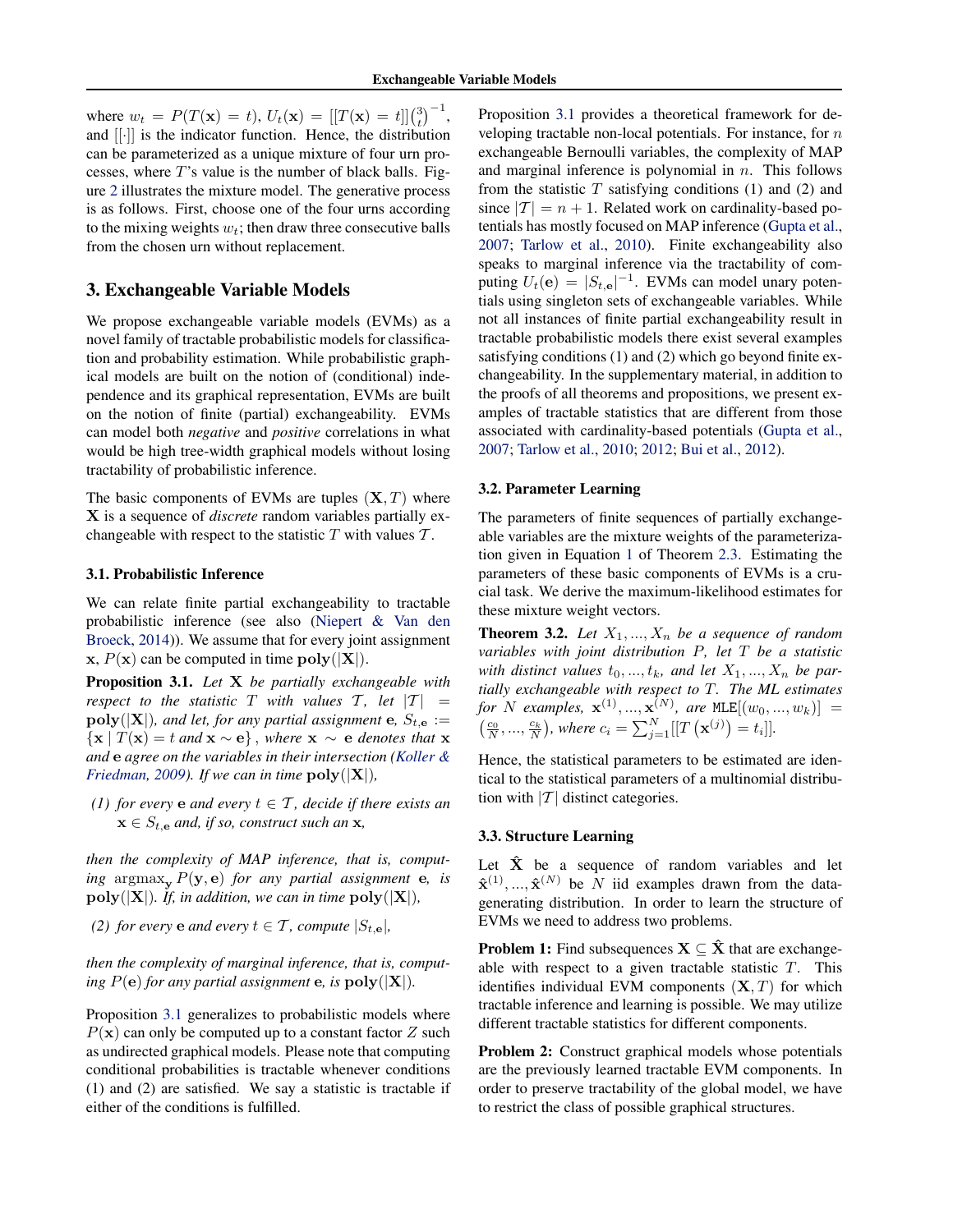<span id="page-3-0"></span>We now present approaches to these two problems that learn expressive EVMs while maintaining tractability.

Let us first address Problem 1. We focus on EVMs with finitely exchangeable components. Fortunately, there exist several *necessary* conditions for finite exchangeability (see Definition [2.1\)](#page-1-0) of a sequence of random variables.

Proposition 3.3. *The following statements are necessary conditions for exchangeability of a finite sequence of random variables*  $X_1, ..., X_n$ . For all  $i, j, i', j' \in \{1, ..., n\}$ *with*  $i \neq j$  *and*  $i' \neq j'$ 

- *(1)*  $E(X_i) = E(X_i);$
- (2)  $\text{Var}(X_i) = \text{Var}(X_i)$ *; and*
- (3)  $Cov(X_i, X_j) = Cov(X_{i'}, X_{j'}) \ge -\frac{Var(X_i)}{(n-1)}$ .

The necessary conditions can be exploited to assess whether a sequence of variables is finitely exchangeable. In order to learn EVM components  $(X, T)$  we assume that a sequence of variables is exchangeable unless a statistical test contradicts some or all of the necessary conditions for finite exchangeability. For instance, if a statistical test deemed the expectations  $E(X)$  and  $E(X')$  for two variables X and  $X'$  identical, we could assume X and  $X'$  to be exchangeable. If we wanted the statistical test for finite exchangeability to be more specific and less sensitive, we would also require conditions (2) and/or (3) to hold. Please note the analogy to structure learning with conditional independence tests. Instead of identifying (conditional) independencies we identify finite exchangeability among random variables. For a sequence of identically distributed variables the assumption of exchangeability is *weaker* than that of independence. Testing whether two discrete variables have identical mean and variance is efficient algorithmically. Of course, the application of the necessary conditions for finite exchangeability is only one possible approach to learning the components of EVMs.

Let us now turn to Problem 2. To ensure tractability, the global graphical structure has to be restricted to tractable classes such as chains and trees. Here, we focus on mixture models where, conditioned on the values of the latent variable,  $\hat{X}$  is partitioned into exchangeable blocks (see Figure 3). Hence, for each value  $y$  of the latent variable, we perform the statistical tests of Problem 1 with estimates of the conditional expectations  $E(X \mid y)$ . We introduce this class of EVMs in the next section and leave more complex structures to future work.

In the context of longitudinal studies and repeatedmeasures experiments, where an observation is made at different times and under different conditions, there exist several models taking into account the correlation between these observations and assuming identical or similar



Figure 3. The combination of exchangeable and independent variables leads to a spectrum of models. On the one end is the model where, conditioned on the class, all variables are independent (but possibly not identically distributed; left). On the other end is the model where, conditioned on the class, all variables are exchangeable (but possibly correlated; right). The partition of the variables into exchangeable blocks can vary with the class value.

covariance structure for subsets of the variables [\(Jennrich](#page-8-0) [& Schluchter,](#page-8-0) [1986\)](#page-8-0). These compound symmetry models, however, do not make the assumption of exchangeability and, therefore, do not generally facilitate tractable inference. Nevertheless, finite exchangeability can be seen as a form of parameter tying, a method that has also been applied in the context of hidden Markov models, neural networks [\(Rumelhart et al.,](#page-8-0) [1986\)](#page-8-0) and, most notably, statistical relational learning [\(Getoor & Taskar,](#page-8-0) [2007\)](#page-8-0). Collective graphical models [\(Sheldon & Dietterich,](#page-8-0) [2011\)](#page-8-0) (CGMs) and high-order potentials [\(Tarlow et al.,](#page-8-0) [2010;](#page-8-0) [2012\)](#page-8-0) (HOPs) are models based on non-local potentials. Proposition 3.3 can be applied for learning the structure of novel tractable instances of CGMs and HOPs.

# 4. Exchangeable Variable Models for Classification and Probability Estimation

We are now in the position to design model families that combine the notions of (partial) exchangeability with that of (conditional) independence. Instead of specifying a structure that solely models the (conditional) independence characteristics of the probabilistic model, EVMs also specify sequences of variables that are (partially) exchangeable. The previous results provide the necessary tools to learn both the structure and parameters of partially exchangeable sequences and to perform tractable probabilistic inference.

The possibilities for building families of exchangeable variable models (EVMs) are vast. Here, we focus on a family of mixtures of EVMs generalizing the widely used naive Bayes model. The family of probabilistic models is therefore also related to research on extending the naive Bayes classifier [\(Domingos & Pazzani,](#page-8-0) [1997;](#page-8-0) [Rennie et al.,](#page-8-0) [2003\)](#page-8-0). The motivation behind this novel class of EVMs is that it facilitates *both* tractable maximum-likelihood learning *and* tractable probabilistic inference.

In line with existing work on mixture models, we derive the maximum-likelihood estimates for the fully observed setting, that is, when there are no examples with missing class labels. We also discuss the expectation maximization (EM)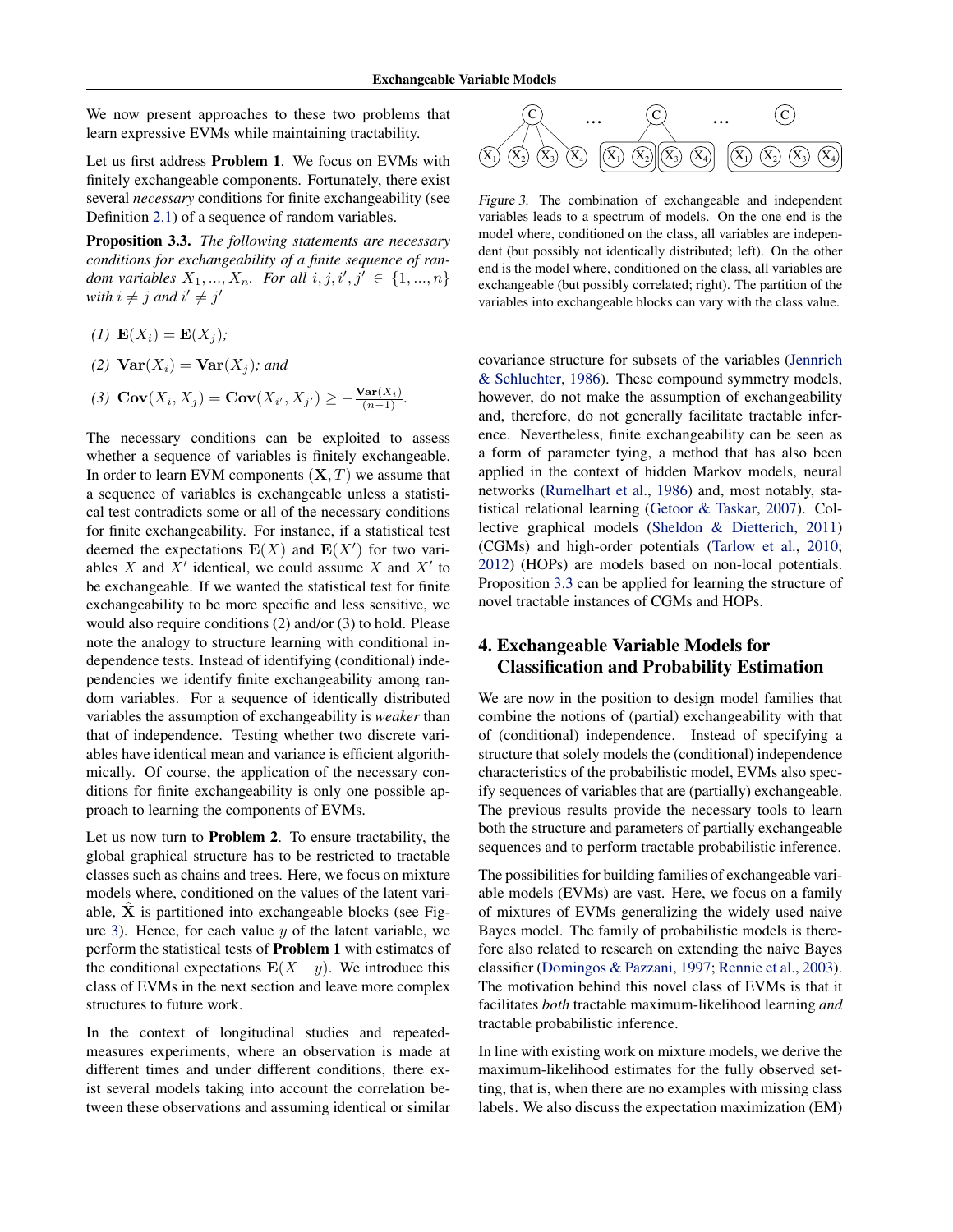<span id="page-4-0"></span>algorithm for the case where the data is partially observed, that is, when examples with missing class labels exist.

Definition 4.1 (Mixture of EVMs). The mixture of EVMs (MEVM) model consists of a class variable Y with  $k$  possible values, a set of binary attributes  $\mathbf{\hat{X}} = \{X_1, ..., X_n\}$ and, for each  $y \in \{1, ..., k\}$ , a set  $\mathcal{X}_y$  specifying a partition of the attributes into blocks of exchangeable sequences. The structure of the model, therefore, is defined by  $\mathcal{X} = \{X_i\}_{i=1}^k$ , the set of attribute partitions, one for each class value. The model has the following parameters:

- 1. A parameter  $p(y)$  for every  $y \in \{1, ..., k\}$  specifying the prior probability of seeing class value y.
- 2. A parameter  $q(\mathbf{x})$ ( $\ell \mid y$ ) for every  $y \in \{1, ..., k\}$ , every  $\mathbf{X} \in \mathcal{X}_y$ , and every  $\ell \in \{0, 1, ..., |\mathbf{X}|\}$ . The value of  $q(\mathbf{x})$ ( $\ell \mid y$ ) is the probability of the exchangeable sequence  $X \subseteq \hat{X}$  having an assignment with  $\ell$  number of 1s, conditioned on the class label being  $y$ .

Let  $n_X(\hat{x})$  be the number of 1s in the joint assignment  $\hat{x}$ projected onto the variable sequence  $X \subseteq \hat{X}$ . The probability for every  $y, \hat{x} = (x_1, ..., x_n)$  is then defined as

$$
\mathbf{P}(y,\hat{\mathbf{x}}) = p(y) \prod_{\mathbf{X} \in \mathcal{X}_y} q(\mathbf{x}) (\mathbf{n}_{\mathbf{X}}(\hat{\mathbf{x}}) \mid y) \binom{|\mathbf{X}|}{\mathbf{n}_{\mathbf{X}}(\hat{\mathbf{x}})}^{-1}.
$$

Hence, conditioned on the class, the attributes are partitioned into mutually independent and disjoint blocks of exchangeable sequences. Figure [3](#page-3-0) illustrates the model family with the naive Bayes model being positioned on one end of the spectrum. Here,  $\mathcal{X}_y = \{\{X_1\}, ..., \{X_n\}\}\$ for all  $y \in \{1, ..., k\}$ . On the other end of the spectrum is the model that assumes full exchangeability conditioned on the class. Here,  $\mathcal{X}_y = \{\{X_1, ..., X_n\}\}\$ for all  $y \in \{1, ..., k\}.$ For binary attributes, the number of *free* parameters is  $k + kn - 1$  for *each* member of the MEVM family. The following theorem provides the maximum-likelihood estimates for these parameters.

Theorem 4.2. *The maximum-likelihood estimates for a MEVM with attributes*  $\hat{\mathbf{X}}$ *, structure*  $\mathcal{X} = {\mathcal{X}_i}_{i=1}^k$ *, and a* sequence of examples  $(y^{(i)}, \mathbf{\hat{x}}^{(i)})$  ,  $1 \le i \le N$ , are

$$
p(y) = \frac{\sum_{i=1}^{N} [[y^{(i)} = y]]}{N}
$$

*and, for each* y *and each*  $X \in \mathcal{X}_y$ ,

$$
q(\mathbf{x})(\ell \mid y) = \frac{\sum_{i=1}^{N}[[y^{(i)} = y \text{ and } \mathbf{n}_{\mathbf{X}}(\hat{\mathbf{x}}^{(i)}) = \ell]]}{\sum_{i=1}^{N}[[y^{(i)} = y]]}.
$$

We utilize MEVMs for classification problems by learning the parameters and computing the MAP state of the

#### Algorithm 1 Expectation Maximization for MEVMs

**Input:** The number of classes  $k$ . Training examples  $\langle \hat{\mathbf{x}}^{(i)} = (x_1^{(i)}, ..., x_n^{(i)}) \rangle, 1 \le i \le N$ . A parameter specifying a stopping criterion. **Initialization:** Assign  $\vert N/k \vert$  random examples to each mixture component. For each class value  $y \in \{1, ..., k\},\$ partition the  $n$  variables into exchangeable sequences  $\mathcal{X}_y^{(0)}$ , and compute  $p^{(0)}(y)$  and  $q_{(\mathbf{X})}^{(0)}$  $\mathcal{L}^{(0)}(\ell \mid y)$  for each  $\mathbf{X} \in \mathcal{X}_y^{(0)}$  and  $0 \le \ell \le |\mathbf{X}|$  using Theorem 4.2. Iterate: until stopping criterion is met

1. For  $i = 1, ..., N$  and  $y = 1, ..., k$  compute

$$
\delta(y \mid i) = \frac{\mathbf{P}^{(t-1)}(y, \hat{\mathbf{x}}^{(i)})}{\sum_{j=1}^k \mathbf{P}^{(t-1)}(j, \hat{\mathbf{x}}^{(i)})}.
$$

- 2. For each  $y \in \{1, ..., k\}$ , partition the variables into blocks of exchangeable sequences  $\mathcal{X}_y^{(t)}$ .
- 3. Update parameters for both  $\mathcal{X}_y^{(t-1)}$  and  $\mathcal{X}_y^{(t)}$ :

$$
p^{(t)}(y) = \frac{\sum_{i=1}^{N} \delta(y \mid i)}{N},
$$

$$
q(\mathbf{x}) (\ell \mid y) = \frac{\sum_{i=1}^{N} [[\mathbf{nx}(\hat{\mathbf{x}}^{(i)}) = \ell]] \delta(y \mid i)}{\sum_{i=1}^{N} \delta(y \mid i)}.
$$

4. Select the new block structure according to the maximum log-likelihood on training examples. **Output:** Structure and parameter estimates.

class variable conditioned on assignments to the attribute variables. For probability estimation the class is latent and we can apply Algorithm 1. The expectation maximization (EM) algorithm is initialized by assigning random examples to the mixture components. In each EM iteration, the examples are fractionally assigned to the components, and the block structure and parameters are updated. Finally, either the previous or current structure is chosen based on the maximum likelihood. For the structure learning step we can, for instance, apply conditions from Proposition [3.3](#page-3-0) where we use the conditional expectations  $E(X_j | y)$ , estimated by  $\sum_{i=1}^{N} x_j^{(i)} \delta(y \mid i) / N$ , for the statistical tests to construct  $\mathcal{X}_y$ . Since the new structure is chosen from a set containing the structure from the previous EM iteration, the convergence of Algorithm 1 follows from that of structural expectation maximization [\(Friedman,](#page-8-0) [1998\)](#page-8-0).

A crucial question is how *expressive* the novel model family is. We provide an analytic answer by showing that MEVMs are globally optimal under zero-one loss for a large class of Boolean functions, namely, conjunctions and disjunctions of attributes and symmetric Boolean functions. *Symmetric Boolean functions* are Boolean function whose value depends only on the number of ones in the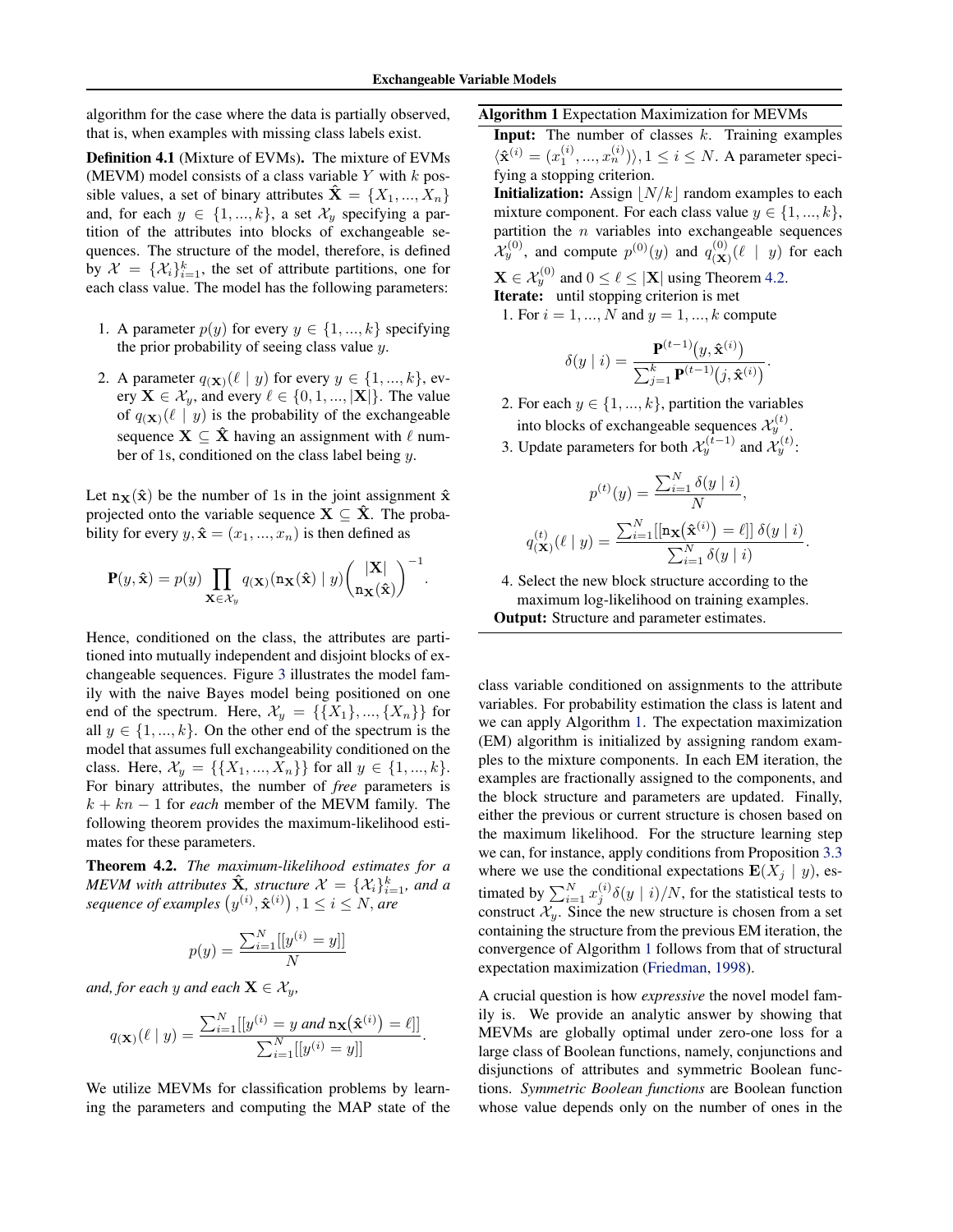<span id="page-5-0"></span>input [\(Canteaut & Videau,](#page-8-0) [2005\)](#page-8-0). The class includes (a) Threshold functions, whose value is 1 on inputs vectors with  $k$  or more ones for a fixed  $k$ ; (b) Exact-value functions, whose value is 1 on inputs vectors with  $k$  ones for a fixed  $k$ ; (c) Counting functions, whose value is 1 on inputs vectors with the number of ones congruent to  $k \mod m$  for fixed k, m; and (d) Parity functions, whose value is 1 if the input vector has an odd number of ones.

Definition 4.3. [\(Domingos & Pazzani,](#page-8-0) [1997\)](#page-8-0) The Bayes rate for an example is the lowest zero-one loss achievable by any classifier on that example. A classifier is *locally optimal* for an example iff its zero-one loss on that example is equal to the Bayes rate. A classifier is *globally optimal* for a sample iff it is locally optimal for every example in that sample. A classifier is globally optimal for a problem iff it is globally optimal for all possible samples of that problem.

We can now state the following theorem.

Theorem 4.4. *The mixtures of EVMs family is globally optimal under zero-one loss for*

- *1. Conjunctions and disjunctions of attributes;*
- *2. Symmetric Boolean functions such as*
	- *Threshold (m-of-n) functions*
	- *Parity functions*
	- *Counting functions*
	- *Exact value functions*

Theorem 4.4 is striking as the parity function and its special case, the XOR function, are instances of not linearly separable functions which are often used as examples of particularly challenging classification problems. The optimality for symmetric Boolean functions holds even for the model that assumes *full* exchangeability of the attributes given the value of the class variable (see Figure [3,](#page-3-0) right). It is known that the naive Bayes classifier is *not* globally optimal for threshold (m-of-n) functions despite them being linearly separable [\(Domingos & Pazzani,](#page-8-0) [1997\)](#page-8-0). Hence, combining conditional independence and exchangeability leads to highly tractable probabilistic models that are globally optimal for a broader class of Boolean functions.

## 5. Experiments

We conducted extensive experiments to assess the efficiency and effectiveness of MEVMs as tractable probabilistic models for classification and probability estimation. A major objective is the comparison of MEVMs and naive Bayes models. We also compare MEVMs with several state of the art classification algorithms. For the probability estimation experiments, we compare MEVMs to latent naive Bayes models and several widely used tractable graphical model classes such as latent tree models.

Table 1. Properties of the classification data sets and mean and standard deviation of the number of MEVM blocks.

| Data set     |          | Train    | Test    | <b>Blocks</b>  |
|--------------|----------|----------|---------|----------------|
| Parity       | 1,000    | $10^{6}$ | 10,000  | $1.3 \pm 0.3$  |
| Counting     | 1,000    | $10^{6}$ | 10,000  | $1.9 \pm 0.9$  |
| $M$ -of-n    | 1,000    | $10^{6}$ | 10,000  | $2.4 \pm 1.6$  |
| Exact        | 1,000    | $10^{6}$ | 10,000  | $3.2 \pm 2.1$  |
| 20Newsgrp    | 19.726.1 | 1.131.4  | 753.2   | $19.2 \pm 1.5$ |
| Reuters-8    | 19,398.0 | 1,371.3  | 547.2   | $16.9 \pm 9.1$ |
| Polarity     | 38,045.8 | 1,800.0  | 200.0   | $34.1 \pm 0.7$ |
| Enron        | 43,813.6 | 4,000.0  | 1,000.0 | $30.2 \pm 6.0$ |
| WebKB        | 7,290.0  | 1,401.5  | 698.0   | $19.3 \pm 3.6$ |
| <b>MNIST</b> | 784.0    | 12,000.0 | 2,000.0 | $72.3 \pm 3.1$ |

### 5.1. Classification

We evaluated the MEVM classifier using both synthetic and real-world data sets. Each synthetic data set consists of  $10^6$  training and 10000 test examples. Let  $n(x)$  be the number of ones of the example x. The parity data was generated by sampling uniformly at random an example x from the set  $\{0, 1\}^{1000}$  and assigning it to the first class if  $n(x)$  mod  $2 = 1$ , and to the second class otherwise. For the 10-of-1000 data set we assigned an example x to the first class if  $n(x) \ge 10$ , and to the second class otherwise. For the counting data set we assigned an examples x to the first class if  $n(x)$  mod  $5 = 3$ , and to the second class otherwise. For the exact data set we assigned an example x to the first class if  $n(x) \in \{0, 200, 400, 600, 800, 1000\}$ , and to the second class otherwise.

We used the SCIKIT  $0.14<sup>1</sup>$  functions to load the 20Newsgroup train and test samples. We removed headers, footers, and quotes from the training and test documents. This renders the classification problem more difficult and leads to significantly higher zero-one loss for all classifiers. For the Reuters-8 data set we considered only the Reuters-21578 documents with a single topic and the top 8 classes that have at least one train and one test example. For the WebKB text data set we considered the classes project, course, faculty, and student. For all text data sets we used the binary bag-of-word representation resulting in feature spaces with up to 45000 dimensions. For the MNIST data set, a collection of hand-written digits, we set a feature value to 1 if the original feature value was greater than 50, and to 0 otherwise. The polarity data set is a well-known sentiment analysis problem based on movie reviews [\(Pang](#page-8-0) [& Lee,](#page-8-0) [2004\)](#page-8-0). The problem is to classify movie reviews as either positive or negative. We used the cross-validation splits provided by the authors. The Enron spam data set is a collection of e-mails from the Enron corpus that was divided into spam and no-spam messages [\(Metsis et al.,](#page-8-0)

<sup>1</sup> http://scikit-learn.org/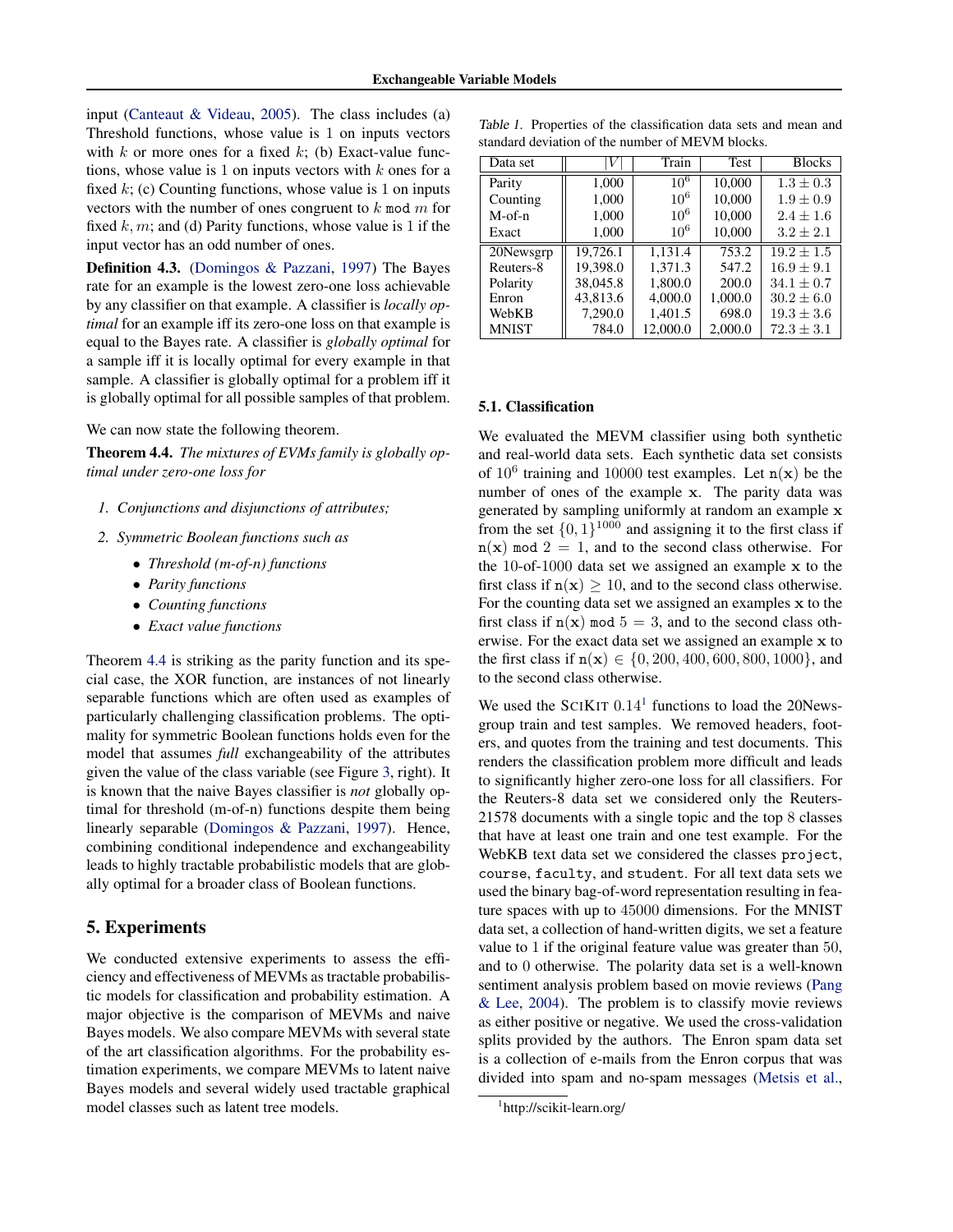Data set || MEVM | NB | DT | SVM | 5-NN Parity 0.958 0.497 0.501 0.493 0.502<br>Counting 0.967 0.580 0.655 0.768 0.765 Counting 0.967 0.580 0.655 0.768 0.765<br>M-of-n 0.994 0.852 0.990 0.995 0.715 M-of-n | 0.994 0.852 0.990 0.995 0.715 Exact || 0.996 | 0.566 | 0.983 | 0.995 | 0.974 20Newsgrp 0.905 0.829 0.803 0.867 0.582<br>Reuters-8 0.968 0.940 0.965 0.982 0.881 Reuters-8 **0.968** 0.940 **0.965 0.982** 0.881<br>Polarity 0.826 0.794 0.623 **0.859** 0.520 Polarity  $\parallel$  0.826  $\parallel$  0.794  $\parallel$  0.623  $\parallel$  **0.859**  $\parallel$  0.520 Enron  $\parallel$  0.980  $\parallel$  0.915  $\parallel$  0.948  $\parallel$  0.972  $\parallel$  0.743 WebKB 0.943 0.907 0.899 0.952 0.780<br>MNIST 0.969 0.964 0.981 0.983 0.995 MNIST

Table 2. Accuracy values for the two-class experiments. Bold numbers indicate significance (paired t-test;  $p < 0.01$ ) compared to non-bold results in the same row.

Table 3. Accuracy values for the multi-class experiments. Bold numbers indicate significance (paired t-test;  $p < 0.01$ ) compared to non-bold results in the same column.

| Classifier  | 20Newsgrp | Reuters-8 | WebKB | <b>MNIST</b> |
|-------------|-----------|-----------|-------|--------------|
| <b>MEVM</b> | 0.626     | 0.911     | 0.860 | 0.855        |
| NΒ          | 0.537     | 0.862     | 0.783 | 0.842        |

[2006\)](#page-8-0). Here, we applied randomized 100-fold cross validation. We did not apply feature extraction algorithms to any of the data sets. Table [1](#page-5-0) lists the properties of the data sets and the mean and standard deviation of the number of blocks of the MEVMs. We distinguished between two-class and multi-class (more than 2 classes) problems. When the original data set had more than two classes, we created the two-class problems by considering every pair of classes as a separate cross-validation problem. We draw this distinction because we want to compare classification approaches independent of particular multi-class strategies (1-vs-n, 1-vs-1, etc.).

We exploited necessary condition (1) from Proposition [3.3](#page-3-0) to learn the block structure of the MEVM classifiers. For each pair of variables  $X, X'$  and each class value y, we applied Welch's t-test to test the null hypothesis  $E(X | Y)$  $y$ ) =  $\mathbf{E}(X' | y)$ . If, for two variables, the test's pvalue was less than 0.1, we rejected the null hypothesis and placed them in different blocks conditioned on  $y$ . We applied Laplace smoothing with a constant of 0.1. The same parameter values were applied across *all* data sets and experiments. For all other classifiers we used the SCIKIT 0.14 implementations naive bayes.BernoulliNB, tree.DecisionTreeClassifier, svm.LinearSVC, and neighbors.KNeighborsClassifier. We used the classifiers' standard settings except for the naive Bayes classifier where we applied a Laplace smoothing constant (alpha) of 0.1 to ensure a fair comparison (NB results deteriorated for alpha values of 1.0 and 0.01). The standard setting for the classifiers are available as part of the SCIKIT 0.14 documentation. All implementations and data sets will be published.

Table 2 lists the results for the two-class problems. The MEVM classifier was one of the best classifiers for 8 out of the 10 data sets. With the exception of the MNIST data set, where the difference was insignificant, MEVM significantly outperformed the naive Bayes classifier (NB) on all data sets. The MEVM classifier outperformed SVMs on 4 data sets, two of which are real-world text classification problems and achieved a tie on 4. For the parity data set only the MEVM classifier was better than random. Table 3 shows the results on the multi-class problems. Here, the MEVM classifier significantly outperforms naive Bayes on all data set. The MEVM classifier outperformed all classifiers on the 20Newsgroup and was a close second on the Reuters-8 and WebKB data sets. The MEVM classifier is particularly suitable for high-dimensional and sparse data sets. We hypothesize that this has three reasons. First, MEVMs can model both negative and positive correlations between variables. Second, MEVMs perform a non-linear transformation of the feature space. Third, MEVMs cluster noisy variables into blocks of exchangeable sequences which acts as a form of regularization in sparse domains.

#### 5.2. Probability Estimation

We conducted experiments with a widely used collection of data sets [\(Van Haaren & Davis,](#page-8-0) [2012;](#page-8-0) [Gens & Domingos,](#page-8-0) [2013;](#page-8-0) [Lowd & Rooshenas,](#page-8-0) [2013\)](#page-8-0). Table [4](#page-7-0) lists the number of variables, training and test examples, and the number of blocks of the MEVM models. We set the latent variable's domain size to 20 for each problem and applied the same EM initialization for MEVMs and NB models. This way we could compare NB and MEVM independent of the tuning parameters specific to EM. We implemented EM exactly as described in Algorithm [1.](#page-4-0) For step (2), we ex-ploited Proposition [3.3](#page-3-0) (1) and, for each  $y$ , partitioned the variables into exchangeable blocks by performing a series of Welch's t-tests on the expectations  $E(X_j | y)$ , estimated by  $\sum_{i=1}^{N} x_j^{(i)} \delta(y \mid i) / N$ , assigning two variables to different blocks if the null hypothesis of identical means could be rejected at a significance level of 0.1. For MEVM and NB we again used a Laplace smoothing constant of 0.1. We ran EM until the average log-likelihood increase between iterations was less than 0.001. We restarted EM 10 times and chose the model with the maximal log-likelihood on the training examples. We did not use the validation data. For LTM [\(Choi et al.,](#page-8-0) [2011\)](#page-8-0), we applied the four methods, CLRG, CLNJ, regCLRG, and regCLNJ, and chose the model with the highest validation log-likelihood.

Table [5](#page-7-0) lists the average log-likelihood of the test data for the MEVM, the latent naive Bayes [\(Lowd & Domingos,](#page-8-0) [2005\)](#page-8-0) (NB), the latent tree (LTM), and the Chow-Liu tree model [\(Chow & Liu,](#page-8-0) [2006\)](#page-8-0) (CL). Even without exploiting the validation data for model tuning, the MEVM models outperformed the CL models on all, and the LTMs on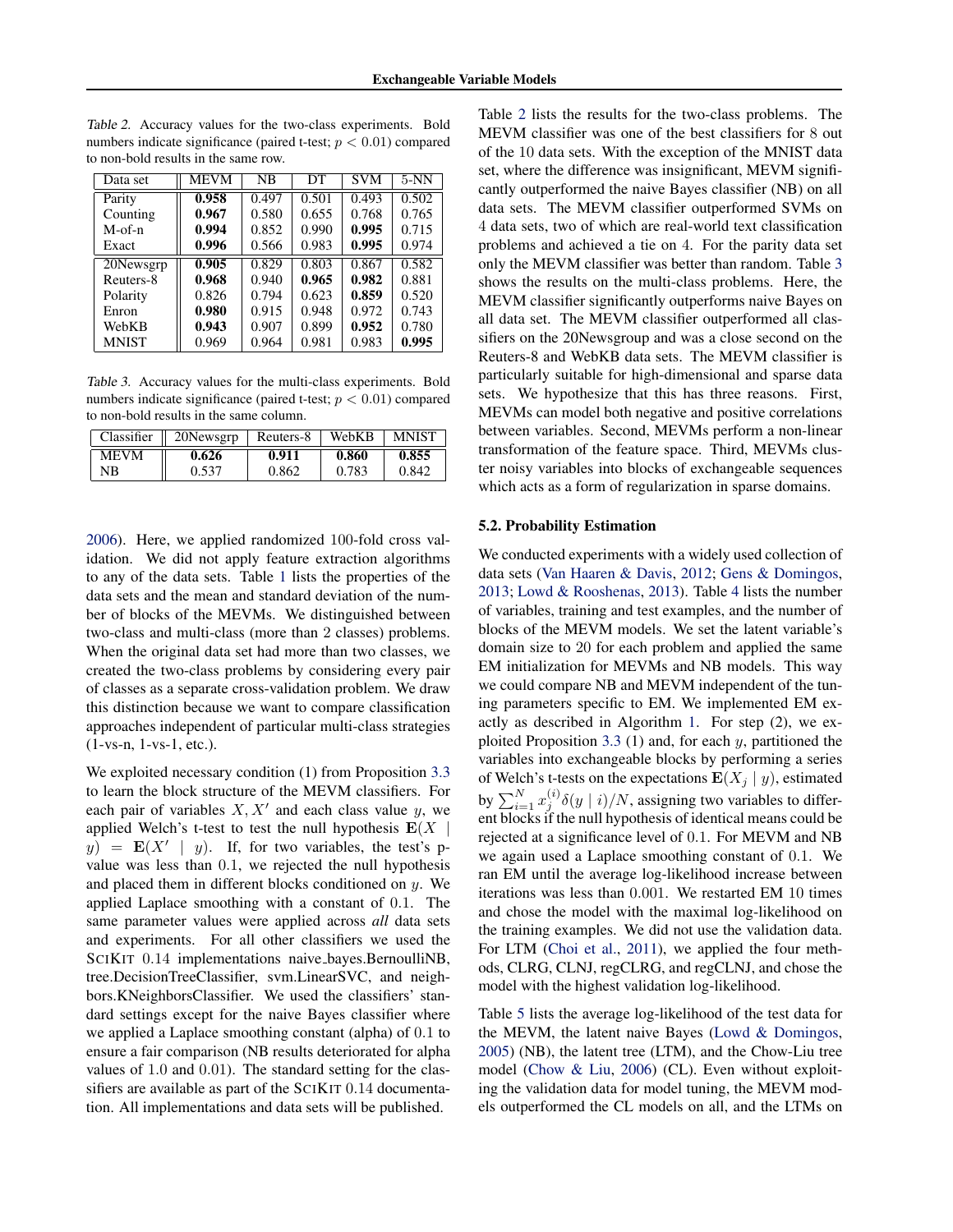| Data set      |     | Train   | Test   | <b>Blocks</b>  |
|---------------|-----|---------|--------|----------------|
| <b>NLTCS</b>  | 16  | 16.181  | 3,236  | $8.8 \pm 1.9$  |
| <b>MSNBC</b>  | 17  | 291,326 | 58,265 | $15.9 \pm 1.1$ |
| KDDCup 2000   | 64  | 180,092 | 34.955 | $15.8 \pm 4.7$ |
| Plants        | 69  | 17,412  | 3,482  | $15.9 \pm 2.9$ |
| Audio         | 100 | 15,000  | 3,000  | $13.7 \pm 3.0$ |
| <b>Jester</b> | 100 | 9.000   | 4,116  | $10.4 \pm 2.0$ |
| Netflix       | 100 | 15,000  | 3.000  | $14.8 \pm 3.2$ |
| <b>MSWeb</b>  | 294 | 29.441  | 5.000  | $21.3 \pm 2.0$ |
| <b>Book</b>   | 500 | 8,700   | 1.739  | $12.4 \pm 2.9$ |
| WebKB         | 839 | 2,803   | 838    | $10.6 \pm 2.3$ |
| Reuters-52    | 889 | 6,532   | 1,540  | $16.7 \pm 3.1$ |
| 20Newsgroup   | 910 | 11.293  | 3.764  | $17.9 \pm 3.7$ |

<span id="page-7-0"></span>Table 4. Properties of the data sets used for probability estimation and mean and standard deviation of the number of MEVM blocks.

all but two of the data set. MEVMs achieve the highest log-likelihood score on 7 of the 12 data sets. With the exception of the Jester data set, MEVMs either outperformed or tied the NB model. While the results indicate that MEVMs are effective for higher-dimensional and sparse data sets, where the increase in log-likelihood was most significant, MEVMs also outperformed the NB models on 3 data sets with less than 100 variables. The MEVM and NB models have exactly the same number of free parameters. Since results on the same data sets are available for other tractable model classes we also compared MEVMs with SPNs [\(Gens & Domingos,](#page-8-0) [2013\)](#page-8-0) and ACMNs [\(Lowd](#page-8-0) [& Rooshenas,](#page-8-0) [2013\)](#page-8-0). Here, MEVMs are outperformed by the more complex SPNs on 5 and by ACMNs on 6 data sets. However, MEVMs are competitive and outperform SPNs on 7 and ACMNs on 6 of the 12 data sets. Following previous work [\(Van Haaren & Davis,](#page-8-0) [2012\)](#page-8-0), we applied the Wilcoxon signed-rank test. MEVM outperforms the other models at a significance level of 0.0124 (NB), 0.0188 (LTM), and 0.0022 (CL). The difference is insignificant compared to ACMNs (0.6384) and SPNs (0.7566).

To compute the probability of one example, MEVMs require as many steps as there are blocks of exchangeable variables. Hence, EM for MEVM is significantly more efficient than EM for NB, both for a single EM iteration and to reach the stopping criterion. While the difference was less significant for problems with fewer than 100 variables, the EM algorithm for MEVM was up to *two orders of magnitude* faster for data sets with 100 or more variables.

## 6. Discussion

Exchangeable variable models (EVMs) provide a framework for probabilistic models combining the notions of conditional independence and partial exchangeability. As a result, it is possible to efficiently learn the parameters and structure of tractable high tree-width models. EVMs can model complex positive and negative correlations be-

Table 5. Average log-likelihood of the MEVM, the naive Bayes, the latent tree, and the Chow-Liu tree model.

| Data set     | <b>MEVM</b> | NB        | <b>LTM</b> | CL.       |
|--------------|-------------|-----------|------------|-----------|
| <b>NLTCS</b> | $-6.04$     | $-6.04$   | $-6.46$    | $-6.76$   |
| <b>MSNBC</b> | $-6.23$     | $-6.71$   | $-6.52$    | $-6.54$   |
| KDDCup 2000  | $-2.13$     | $-2.15$   | $-2.18$    | $-2.29$   |
| Plants       | $-14.86$    | $-15.10$  | $-16.39$   | $-16.52$  |
| Audio        | $-40.63$    | $-40.69$  | $-41.89$   | $-44.37$  |
| Jester       | $-53.22$    | $-53.19$  | $-55.17$   | $-58.23$  |
| Netflix      | $-57.84$    | $-57.87$  | $-58.53$   | $-60.25$  |
| <b>MSWeb</b> | $-9.96$     | $-9.96$   | $-10.21$   | $-10.19$  |
| <b>Book</b>  | $-34.63$    | $-34.80$  | $-34.23$   | $-34.70$  |
| WebKB        | $-157.21$   | $-158.01$ | $-156.84$  | $-163.48$ |
| Reuters-52   | $-86.98$    | $-87.32$  | $-91.25$   | $-94.37$  |
| 20Newsgroup  | $-152.69$   | $-152.78$ | $-156.77$  | $-164.13$ |

tween large numbers of variables. We presented the theory of EVMs and showed that a particular subfamily is optimal for several important classes of Boolean functions. Experiments with a large number of data sets verified that mixtures of EVMs are powerful and highly efficient models for classification and probability estimation.

EVMs are potential components in deep architectures such as sum-product networks [\(Gens & Domingos,](#page-8-0) [2013\)](#page-8-0). In light of Theorem [4.4,](#page-5-0) exchangeable variable nodes, complementing sum and product nodes, can lead to more compact representations with fewer parameters to learn. EVMs are also related to graphical modeling with perfect graphs [\(Jebara,](#page-8-0) [2013\)](#page-8-0). In addition, EVMs provide an insightful connection to lifted probabilistic inference [\(Ker](#page-8-0)[sting,](#page-8-0) [2012\)](#page-8-0), an active research area concerned with exploiting symmetries for more efficient probabilistic inference. We have developed a principled framework based on partial exchangeability as an important notion of structural symmetry. There are numerous opportunities for crossfertilization between EVMs, perfect graphical models, collective graphical models, and statistical relational models.

Directions for future work include more sophisticated structure learning, EVMs with continuous variables, EVMs based on instances of partial exchangeability other than finite exchangeability, novel statistical relational formalisms incorporating EVMs, applications of EVMs, and a general theory of graphical models with exchangeable potentials.

## Acknowledgments

Many thanks to Guy Van den Broeck, Hung Bui, and Daniel Lowd for helpful discussions. This research was partly funded by ARO grant W911NF-08-1-0242, ONR grants N00014-13-1-0720 and N00014-12-1-0312, and AFRL contract FA8750-13-2-0019. The views and conclusions contained in this document are those of the authors and should not be interpreted as necessarily representing the official policies, either expressed or implied, of ARO, ONR, AFRL, or the United States Government.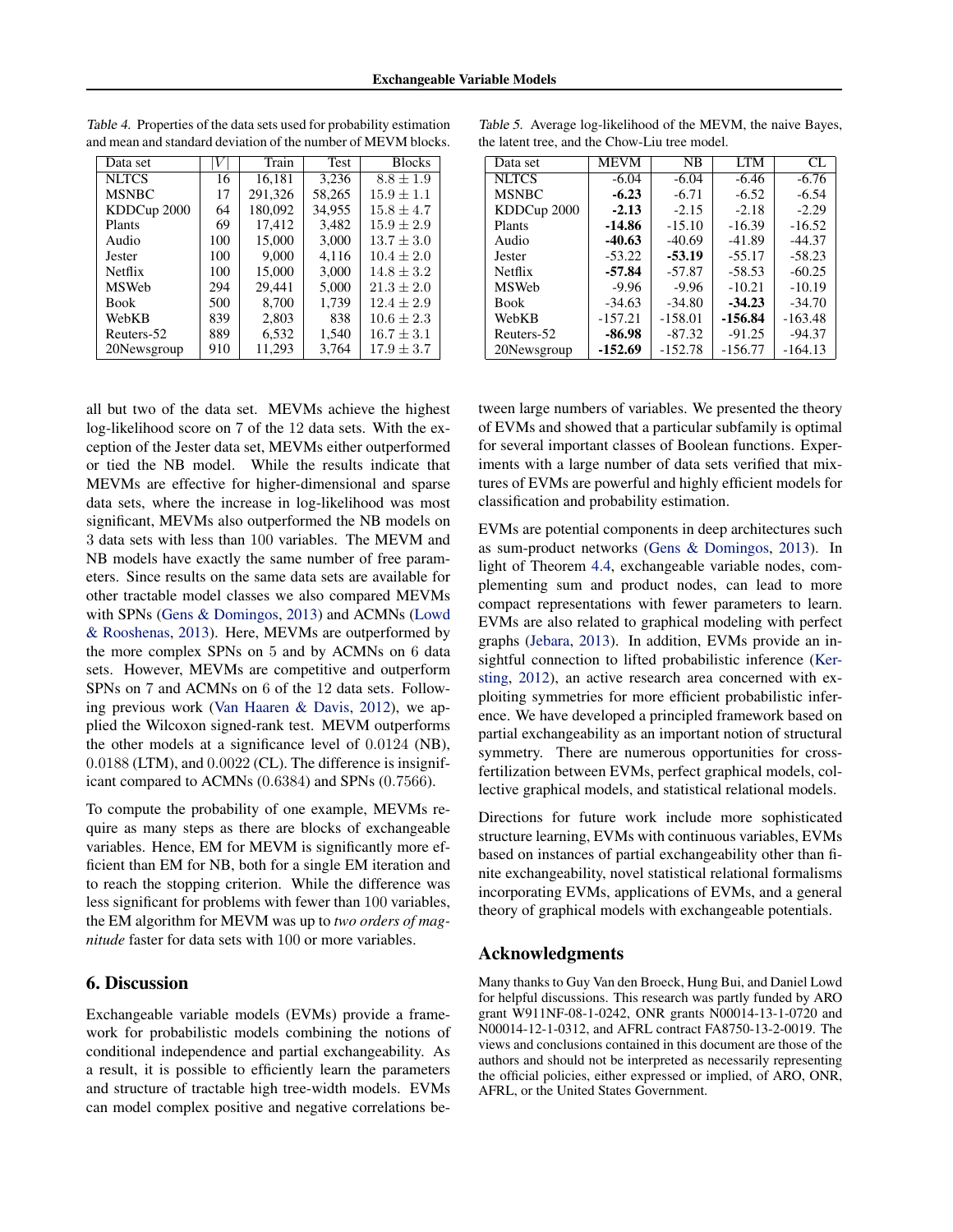### <span id="page-8-0"></span>References

- Bui, Hung B., Huynh, Tuyen N., and de Salvo Braz, Rodrigo. Exact lifted inference with distinct soft evidence on every object. In *Proceedings of the 26th AAAI Conference on Artificial Intelligence (AAAI)*, 2012.
- Canteaut, Anne and Videau, Marion. Symmetric boolean functions. *Information Theory*, 51(8):2791–2811, 2005.
- Choi, Myung Jin, Tan, Vincent Y. F., Anandkumar, Animashree, and Willsky, Alan S. Learning latent tree graphical models. *J. Mach. Learn. Res.*, 12:1771–1812, 2011.
- Chow, C. and Liu, C. Approximating discrete probability distributions with dependence trees. *IEEE Trans. Inf. Theor.*, 14(3): 462–467, 2006.
- de Finetti, Bruno. Sur la condition d'equivalence partielle. In ´ *Colloque consacré a la theorie des probabilités, volume VI,* pp. 5–18. Hermann, Paris, 1938. English translation in R. Jeffrey (ed.), pp. 193–205.
- Diaconis, Persi and Freedman, David. De Finetti's generalizations of exchangeability. In *Studies in Inductive Logic and Probability*, volume II. 1980a.
- Diaconis, Persi and Freedman, David. Finite exchangeable sequences. *The Annals of Probability*, 8(4):745–764, 1980b.
- Domingos, Pedro and Pazzani, Michael J. On the optimality of the simple bayesian classifier under zero-one loss. *Machine Learning*, 29(2-3):103–130, 1997.
- Friedman, Nir. The bayesian structural em algorithm. In *Proceedings of the 14th Conference on Uncertainty in Artificial Intelligence (UAI)*, pp. 129–138, 1998.
- Gens, Robert and Domingos, Pedro. Learning the structure of sum-product networks. In *Proceedings of the 30th International Conference on Machine Learning (ICML)*, pp. 873–880, 2013.
- Getoor, Lise and Taskar, Ben. *Introduction to Statistical Relational Learning*. The MIT Press, 2007.
- Gupta, Rahul, Diwan, Ajit A., and Sarawagi, Sunita. Efficient inference with cardinality-based clique potentials. In *Proceedings of the 24th International Conference on Machine Learning (ICML)*, pp. 329–336, 2007.
- Jebara, Tony. Perfect graphs and graphical modeling. In *Tractability: Practical Approaches to Hard Problems*. Cambridge University Press, 2013.
- Jennrich, Robert I. and Schluchter, Mark D. Unbalanced repeatedmeasures models with structured covariance matrices. *Biometrics*, 42(4):805–820, 1986.
- Kersting, Kristian. Lifted probabilistic inference. In *Proceedings of 20th European Conference on Artificial Intelligence (ECAI)*, pp. 33–38, 2012.
- Koller, Daphne and Friedman, Nir. *Probabilistic Graphical Models*. The MIT Press, 2009.
- Lauritzen, Steffen L., Barndorff-Nielsen, Ole E., Dawid, A. P., Diaconis, Persi, and Johansen, Søren. Extreme point models in statistics. *Scandinavian Journal of Statistics*, 11(2), 1984.
- Lowd, Daniel and Domingos, Pedro. Naive bayes models for probability estimation. In *Proceedings of the 22nd International Conference on Machine learning (ICML)*, pp. 529–536, 2005.
- Lowd, Daniel and Rooshenas, Amirmohammad. Learning markov networks with arithmetic circuits. In *Proceedings of the 16th International Conference on Artificial Intelligence and Statistics (AISTATS)*, pp. 406–414, 2013.
- Metsis, Vangelis, Androutsopoulos, Ion, and Paliouras, Georgios. Spam filtering with naive bayes - which naive bayes? In *Conference on Email and Anti-Spam (CEAS)*, 2006.
- Niepert, Mathias. Markov chains on orbits of permutation groups. In *Proceedings of the 28th Conference on Uncertainty in Artificial Intelligence (UAI)*, pp. 624–633, 2012.
- Niepert, Mathias and Van den Broeck, Guy. Tractability through exchangeability: A new perspective on efficient probabilistic inference. In *Proceedings of the 28th AAAI Conference on Artificial Intelligence (AAAI)*, 2014.
- Pang, Bo and Lee, Lillian. A sentimental education: Sentiment analysis using subjectivity summarization based on minimum cuts. In *Proceedings of the 42nd Meeting of the Association for Computational Linguistics (ACL)*, pp. 271–278, 2004.
- Rennie, Jason, Shih, Lawrence, Teevan, Jaime, and Karger, David. Tackling the poor assumptions of naive bayes text classifiers. In *Proceedings of the International Conference on Machine Learning (ICML)*, pp. 616–623, 2003.
- Rumelhart, David E., Hinton, Geoffrey E., and Williams, Ronald J. Learning internal representations by error propagation. pp. 318–362. MIT Press, 1986.
- Sheldon, Daniel and Dietterich, Thomas. Collective graphical models. In *Proceedings of the 25th Conference on Neural Information Processing Systems (NIPS)*, pp. 1161–1169. 2011.
- Stefanescu, Catalina and Turnbull, Bruce W. Likelihood inference for exchangeable binary data with varying cluster sizes. *Biometrics*, 59(1):18–24, 2003.
- Tarlow, Daniel, Givoni, Inmar E., and Zemel, Richard S. Hopmap: Efficient message passing with high order potentials. In *Proceedings of 13th Conference on Artificial Intelligence and Statistics (AISTATS)*, pp. 812–819, 2010.
- Tarlow, Daniel, Swersky, Kevin, Zemel, Richard S, Adams, Ryan P, and Frey, Brendan J. Fast exact inference for recursive cardinality models. In *Proceedings of the 28th Conference on Uncertainty in Artificial Intelligence (UAI)*, pp. 825–834, 2012.
- Van Haaren, Jan and Davis, Jesse. Markov network structure learning: A randomized feature generation approach. In *Proceedings of the 26th AAAI Conference on Artificial Intelligence (AAAI)*, pp. 1148–1154, 2012.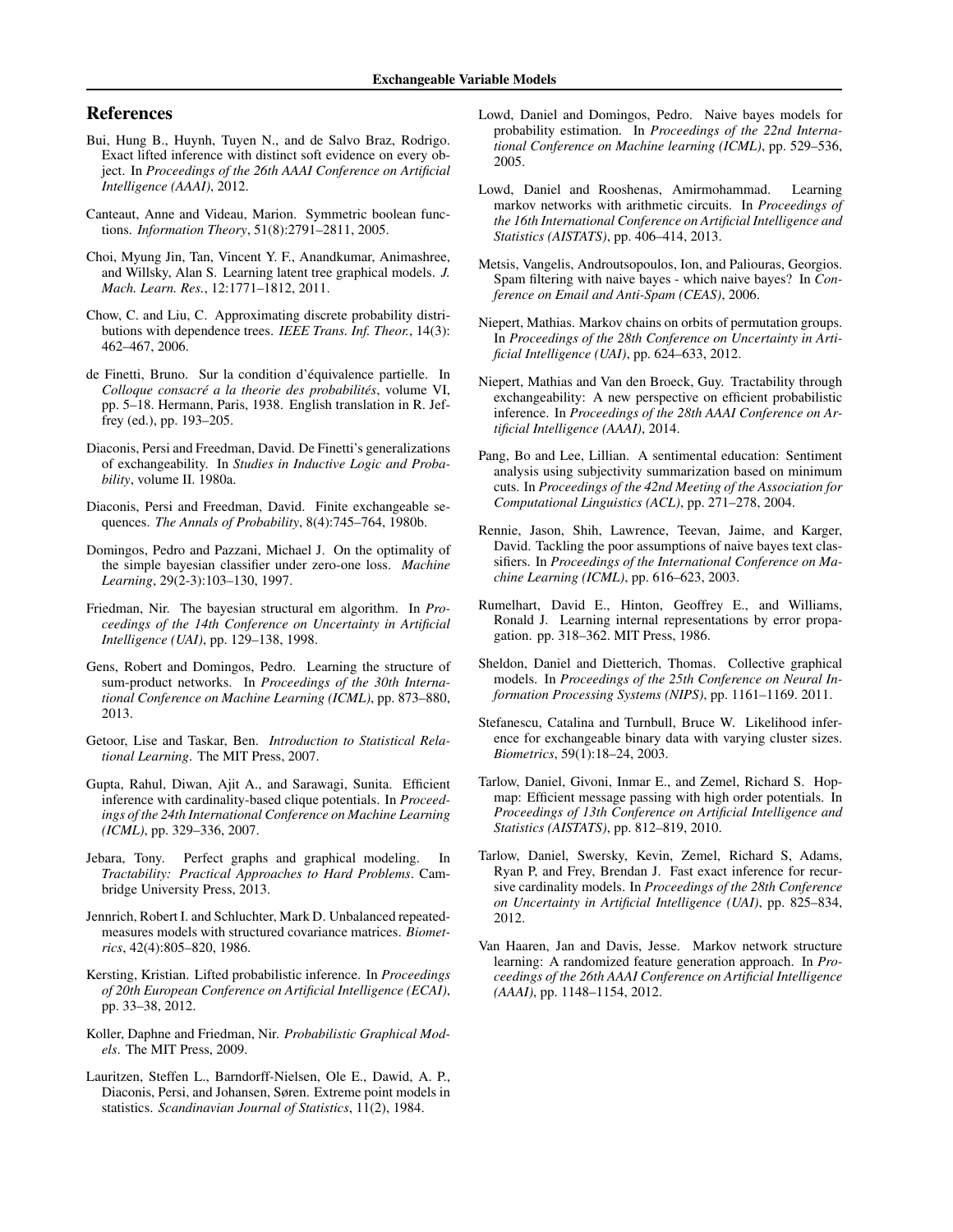### A. Proof of Proposition [3.1](#page-2-0)

Let  $X$  be partially exchangeable with respect to the statistic T with values T, let  $|T| = \text{poly}(|X|)$ , and let, for any partial assignment e,  $S_{t, \mathbf{e}} := \{ \mathbf{x} \mid T(\mathbf{x}) = t \text{ and } \mathbf{x} \sim \mathbf{e} \},$ where  $x \sim e$  denotes that x and e agree on the variables in their intersection [\(Koller & Friedman,](#page-8-0) [2009\)](#page-8-0). If we can in time  $\text{poly}(|\mathbf{X}|),$ 

(1) for every e and every  $t \in \mathcal{T}$ , decide if there exists an  $\mathbf{x} \in S_{t,\mathbf{e}}$  and, if so, construct such an  $\mathbf{x}$ ,

then the complexity of MAP inference, that is, computing argmax<sub>y</sub>  $P(y, e)$  for any partial assignment e, is  $poly(|X|)$ . If, in addition, we can in time  $poly(|X|)$ ,

(2) for every e and every  $t \in \mathcal{T}$ , compute  $|S_{t,\mathbf{e}}|$ ,

then the complexity of marginal inference, that is, computing  $P(e)$  for any partial assignment e, is  $\text{poly}(|X|)$ .

*Proof.* We first prove statement (1). Let e be a given partial assignment and assume we want to compute  $argmax_{\mathbf{v}} P(\mathbf{y}, \mathbf{e})$ . We construct an  $\mathbf{x}_t \in S_{t, \mathbf{e}}$  for each  $t \in \mathcal{T}$  and set  $\hat{\mathbf{x}}_t := \operatorname{argmax}_{\mathbf{x}_t} P(\mathbf{x}_t)$ . By assumption, this is possible in time  $\text{poly}(|X|)$ . Since we have that  $\hat{\mathbf{x}}_t = \hat{\mathbf{y}}\mathbf{e}$ with  $\hat{\mathbf{y}} := \argmax_{\mathbf{v}} P(\mathbf{y}, \mathbf{e})$  we can extract the solution in linear time.

To prove statement (2), let e be a partial assignment. We construct a  $x_t \in S_{t,\mathbf{e}}$  for each  $t \in \mathcal{T}$  for which such an  $x_t$ exists, compute  $|S_{t, e}|$ , and return  $\sum_{t \in \mathcal{T}} P(\mathbf{x}_t) | S_{t, e}|$ . By assumption, this is possible in time  $\text{poly}(|X|)$ . П

We can utilize Proposition [3.1](#page-2-0) to prove that probabilistic inference for a sequence of  $n$  exchangeable binary variables is tractable.

Example A.1 (Finite Exchangeability). Let X be an exchangeable sequence of binary random variables. Let  $n(e)$ be the number of 1s in a partial assignment e to the variables  $X$ . Clearly, we have that  $X$  is exchangeable with respect to the statistic  $T(\mathbf{x}) = \mathbf{n}(\mathbf{x})$  with values  $T =$  $\{0, ..., n\}.$ 

First, we prove that for every partial assignment  $e$  to  $k$  of the *n* variables and every  $t \in \mathcal{T}$ , we can decide if there exists an  $x \in S_{t,\mathbf{e}}$  and, if so, construct such an x in time  $\text{poly}(|X|)$ . If  $n(e) > t$  or  $n-k+n(e) < t$ , then there does *not* exist such an x. Otherwise it is possible to generate a x with  $n(x) = t$  in linear time by assigning exactly  $t - n(e)$ ones to the unassigned variables and we have that  $\mathbf{x} \in S_{t, \mathbf{e}}$ . Hence, MAP inference is tractable.

Next, we prove that for every partial assignment  $e$  to  $k$ variables and every  $t \in \mathcal{T}$ , we can compute  $|S_{t,\mathbf{e}}|$  in time

 $\text{poly}(|\mathbf{X}|)$ . But this is possible since  $|S_{t,\mathbf{e}}| = {n-k \choose t-\mathbf{n}(\mathbf{e})}$ . Hence, marginal inference is tractable.

Please note that Example A.1 implies tractability results for numerous important special cases of finite exchangeability such as parity and threshold functions.

There are forms of finite partial exchangeability [\(Diaco](#page-8-0)[nis & Freedman,](#page-8-0) [1980a\)](#page-8-0) that go beyond the notion of *full* finite exchengeability and, therefore, cardinality-based potentials [\(Gupta et al.,](#page-8-0) [2007;](#page-8-0) [Tarlow et al.,](#page-8-0) [2010\)](#page-8-0) of Example A.1. We provide three examples.

**Example A.2** (Block Exchangeability). Let  $w$  be a fixed constant. For a sequence of binary random variables X let  $\mathcal{X} = {\mathbf{X}_1, ..., \mathbf{X}_w}$  be a partition of the variables **X** into w subsequences, and let  $n_Y(x)$  be the number of 1s in an assignment x projected onto the variables  $Y \subseteq X$ . Now, let  $T(\mathbf{x}) = (\mathbf{n}_{\mathbf{X}_1}(\mathbf{x}), ..., \mathbf{n}_{\mathbf{X}_w}(\mathbf{x})).$ 

It is straight-forward to verify that  $|T| = \text{poly}(|X|)$ . Moreover, with arguments similar to those made in Example A.1 one can show that conditions (1) and (2) of Proposition [3.1](#page-2-0) are met. Hence, MAP and marginal inference are tractable for the statistic T.

**Example A.3.** Let **X** be a sequence of n binary random variables and let  $\tau_{0\to 1}(\mathbf{x})$  be the number of times 01 occurs as a substring<sup>2</sup> in  $x$ . Now, consider the statistic

$$
T(\mathbf{x}) = \tau_{0 \to 1}(\mathbf{x}).
$$

For example, for  $x = 11011111$  we have  $T(x) = 1$  and for  $x = 01010101$  we have  $T(x) = 4$ . We also have that  $|T| = |n/2| + 1 = \text{poly}(|X|).$ 

Now, let e be a partial assignment to  $k$  of the  $n$  variables and let  $0 \le t \le |n/2|$  be a value of the statistic. Let  $\mathbf{b} = \{0, 1, \ast\}^n$  be a string where the characters 0 and 1 encode the assignments to variables according to e and the character \* encodes unassigned variables. We now partition **b** into four sets  $G_{ij}$ ,  $i, j \in \{0, 1\}$ , of substrings defined as  $G_{ij} := \{ \mathbf{s} \sqsubseteq \mathbf{b} \mid s_1 = i, s_{|\mathbf{s}|} = j, s_\ell = * \text{ for } 1 \leq$  $i < \ell < j \leq |s|\}$ , where  $\sqsubseteq$  denotes the substring relation. We can now complete the partial assignment e to a joint assignment x with  $T(x) = t$  if and only if (1)  $\tau_{0\to1}(\mathbf{b})+|G_{01}|\leq t$  and (2)  $\tau_{0\to1}(\mathbf{b})+\sum_{\mathbf{s}\in G_{00}}\left\lceil \frac{|\mathbf{s}|-2}{2}\right\rceil$  $\frac{|-2|}{2}$  +  $\sum_{\mathbf{s}\in G_{01}}\left|\frac{|\mathbf{s}|}{2}\right|$  $\frac{|\mathbf{s}|}{2}$  +  $\sum_{\mathbf{s}\in G_{10}}$   $\frac{|\mathbf{s}|-2}{2}$  $\left\lfloor\frac{-2}{2}\right\rfloor+\sum_{{\mathbf s}\in G_{11}}\left\lceil\frac{|{\mathbf s}|-2}{2}\right\rceil$  $\left\lfloor \frac{-2}{2} \right\rfloor \geq t.$ When these two conditions are met, the full assignment x can be constructed by completing the substring in the groups  $G_{ij}$  so as to make  $T(\mathbf{x}) = t$  and this is possible in linear time. Hence, MAP inference is tractable.

It is possible to construct novel tractable statistics by nesting statistics that are known to be tractable.

<sup>&</sup>lt;sup>2</sup>As opposed to subsequences, substrings are consecutive parts of a string.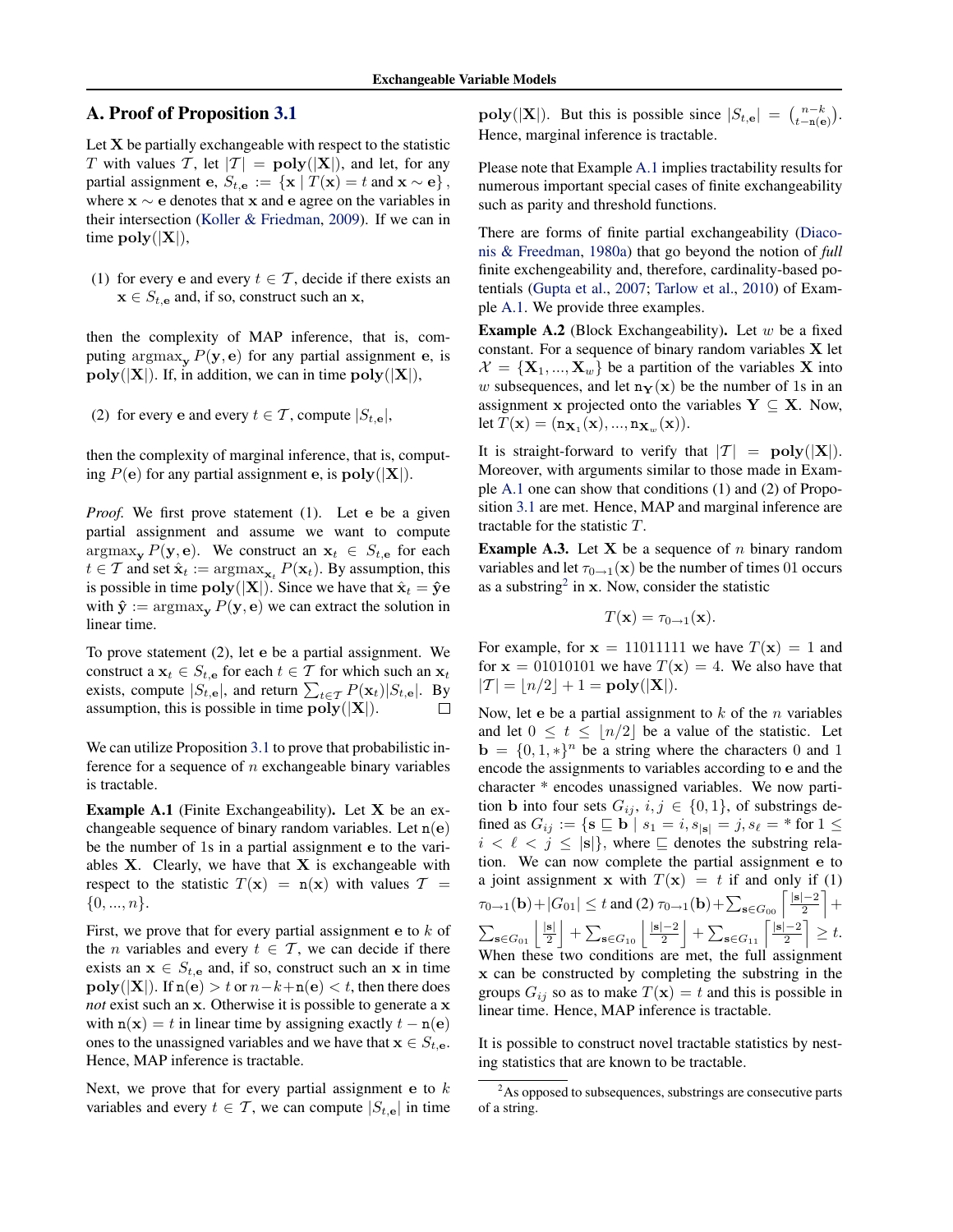Example A.4 (Nested Tractable Statistics). Let X be an  $n \times n$  array of binary random variables. For instance,  $X$  could represent a binarized image with n rows and  $n$ columns. Let k be a fixed integer constant and let  $\ell$  be the integer such that  $n = k\ell$ . We assume without loss of generality that such an integer exists. We partition the original array into  $\ell^2$  squares of dimension  $k \times k$ . For  $1 \leq i \leq \ell^2$ , let  $S_i$  be the variables of square *i*. Now, let  $T_1: \{0,1\}^{k^2} \to \{0,1\}$  be the statistic defined as

$$
T_1(\mathbf{s} = (s_1, ..., s_{k^2})) = [[\sum_{i=1}^{k^2} s_i > \tau]],
$$

for some  $\tau$  with  $0 \leq \tau \leq k^2$ . That is,  $T_1(\mathbf{s}) = 1$ , if the number of 1s in a given square exceeds a threshold of  $\tau$  and  $T_1(\mathbf{s}) = 0$  otherwise. Please note that for  $\tau = 0$ this corresponds to max-pooling. Now, let  $T: \{0,1\}^{n^2} \to$  $\{0, ..., \ell^2\}$  be the statistic defined as follows:

$$
T(\mathbf{x}) = \sum_{i=1}^{\ell^2} T_1(\mathbf{s}_i).
$$

Based on the tractability of the two statistics, it is straightforward to verify that both MAP and marginal inference is tractable for the statistic T.

Please note that the presented theoretical framework facilitates the discovery and development of novel tractable nonlocal potentials.

## B. Proof of Theorem [3.2](#page-2-0)

Let  $X_1, ..., X_n$  be a sequence of random variables with joint distribution  $P$ , let  $T$  be a statistic with distinct values  $t_0, ..., t_k$ , and let  $X_1, ..., X_n$  be partially exchangeable with respect to  $T$ . The ML estimates for  $N$  examples,  $\mathbf{x}^{(1)}, ..., \mathbf{x}^{(N)}$ , are MLE $[(w_0, ..., w_k)] = (\frac{c_0}{N}, ..., \frac{c_k}{N})$ , where  $c_i = \sum_{j=1}^{N} [[T(\mathbf{x}^{(j)}) = t_i]].$ 

*Proof.* Let  $\theta = (w_0, ..., w_k)$ . By Theorem [2.3,](#page-1-0) the loglikelihood for N examples  $\mathbf{x}^{(1)},...,\mathbf{x}^{(N)}$  is

$$
L(\theta) = \sum_{j=1}^{N} \log \left( \sum_{i=0}^{k} w_i U_i \left( \mathbf{x}^{(j)} \right) \right).
$$

Let  $c_i = \sum_{j=1}^{N} [[T(\mathbf{x}^{(j)}) = t_i]]$  and let  $\hat{\mathbf{x}}_i$ be a joint assignment with  $T(\hat{\mathbf{x}}_i) = t_i$ . Then,  $\mathsf{L}(\theta) = \sum_{i=0}^{k} c_i \log(w_i U_i(\hat{\mathbf{x}}_i)) = \sum_{i=0}^{k} c_i [\log(w_i) +$  $\log(U_i(\mathbf{\hat{x}}_i))] = \sum_{i=0}^{k} c_i \log(w_i) + \sum_{i=0}^{k} c_i \log(U_i(\mathbf{\hat{x}}_i)).$ The second term is free of parameters and, hence, finding the ML estimates amounts to maximizing the first sum. This is equivalent to finding the maximum likelihood estimate of a multinomial which can be solved with Lagrange multipliers. Hence,  $MLE(w_i) = \frac{c_i}{N}$ , for  $0 \le i \le k$ .  $\Box$ 

### C. Proof of Proposition [3.3](#page-3-0)

The following statements are necessary conditions for exchangeability of a finite sequence of random variables  $X_1, ..., X_n$ . For all  $i, j, i', j' \in \{1, ..., n\}$  with  $i \neq j$  and  $i' \neq j'$ 

$$
(1) \mathbf{E}(X_i) = \mathbf{E}(X_j);
$$

- (2)  $\text{Var}(X_i) = \text{Var}(X_i)$ ; and
- (3)  $Cov(X_i, X_j) = Cov(X_{i'}, X_{j'}) \geq -\frac{Var(X_i)}{(n-1)}$ .

These conditions are well-known and are straight-forward to prove. Nevertheless, for the sake of completeness, we prove statement (3).

*Proof.* It is straight-forward to prove statements (1) and (2). In order to prove statement (3) we use statements (2) to write

$$
0 \le \text{Var}(X_1 + \dots + X_n)
$$
  
=  $\text{Var}(X_1) + \dots + \text{Var}(X_n) + 2 \sum_{i < j} \text{Cov}(X_i, X_j)$   
=  $n \text{Var}(X_i) + n(n-1) \text{Cov}(X_i, X_j).$   
Hence,  $\text{Cov}(X_i, X_j) \ge -\frac{\text{Var}(X_i)}{(n-1)!}.$ 

Hence,  $Cov(X_i, X_j) \geq -\frac{Var(X_i)}{(n-1)}$ .

### D. Proof of Theorem [4.4](#page-5-0)

The mixtures of EVMs family is globally optimal under zero-one loss for

- 1. Conjunctions and disjunctions of attributes;
- 2. Symmetric Boolean functions such as
	- Threshold (m-of-n) functions
	- Parity functions
	- Counting functions
	- Exact value functions

*Proof.* Let **X** be the sequence of variables under consideration. We write  $y(x)$  for the (hidden) class value of example x. For conjunctions of attributes, let  $\hat{X} \subseteq X$  be the sequence of variables that are part of the conjunction. Conditioned on the binary class variable being either 0 or 1, we partition the variables into the two blocks  $X$  and  $X - X$ . We set the parameters of the MEVM as follows.

 $q_{(\hat{\mathbf{X}})}(\ell \mid 1) = 1.0$  if  $\ell = |\hat{\mathbf{X}}|$  and  $q_{(\hat{\mathbf{X}})}(\ell \mid 1) = 0.0$ otherwise;

 $q(\hat{\mathbf{x}})$  $(\ell \mid 0) = 0.0$  if  $\ell = |\hat{\mathbf{X}}|$  and  $q(\hat{\mathbf{x}})$  $(\ell \mid 0) = \frac{{\binom{|\hat{\mathbf{x}}|}{\ell}}}{2^{|\hat{\mathbf{X}}|}}$  $q(\mathbf{\hat{x}})^{(k+1)} = 0.0$  if  $k = |\mathbf{x}|$  and  $q(\mathbf{\hat{x}})^{(k+1)} = \frac{1}{2^{|\mathbf{\hat{x}}|}}$ <br>otherwise;